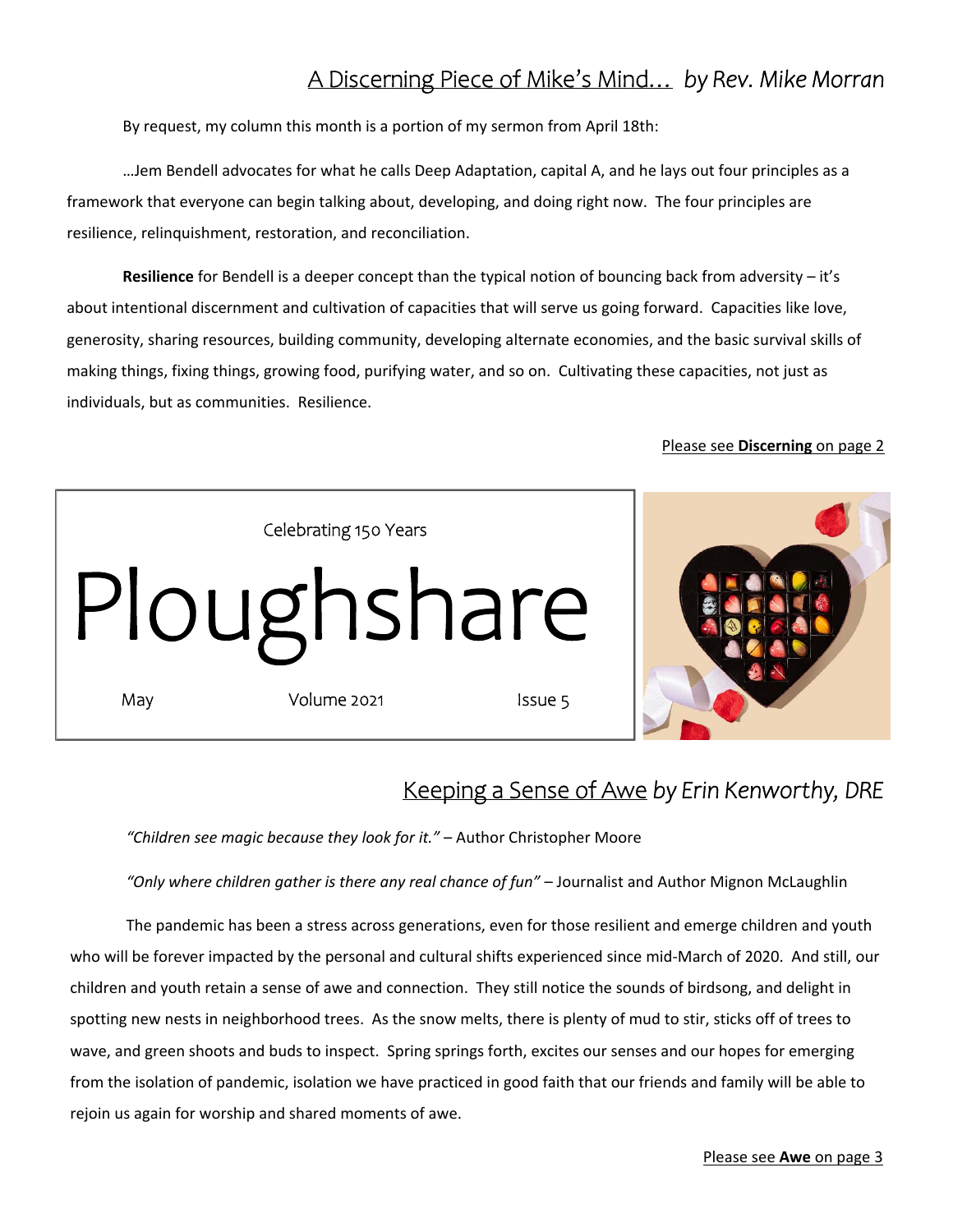#### **Discerning** from page 1

Second is **Relinquishment**. Letting go. The opposite of cultivating. Letting go of capacities, attitudes, and behaviors that may have served us in the past, but will no longer do so – in fact, might make things worse. On a concrete level, buildings along coastlines, on flood plains, on hillsides made of mud. Houses with thousands of square feet. Products made by child or slave labor. Trips, vehicles, even pumpkin spice lattes that are unnecessary. Access to foods from halfway across the planet or out of season locally. Get used to the idea of no more bananas here in Colorado, peaches only July through September. On a deeper level, relinquishing the cultural assumption that you are the center of the universe.

Third is **Restoration**, rediscovering attitudes and approaches to our lives that have been largely, or wholly, left by the wayside in our fossil-fuel-saturated, growth-based society. Waking with the sun, sleeping with its setting. Moving away from a linear economy of take and use, win or lose, to a more circular economy that values reducing, reusing, and recycling everything it is possible to reduce, reuse, or recycle. Not valuing things, products, or services designed to be disposable, single use, or planned obsolescence.

**Fourth, maybe the most spiritual of the four principles, reconciliation asks,** "What could I make peace with to lessen suffering?" What can I make peace with, that will lessen suffering? Reconciliation is an invitation to make peace within ourselves and with others ‐ in our personal lives and in our cultural circumstances. To practice reconciliation is to take healing seriously; healing ourselves and our own wounds, healing our relationships, healing systemic racism, healing the violence of poverty, calling on whatever divine source in our lives calls to us.

Reconciliation as a guiding principle is essential, because without it, we risk tearing each other apart when things get tough.

The difficulty of Bendell's vision is accepting, facing, internalizing, very painful truths about where humanity and the planet are headed. The beauty of Bendell's vision is that these four principles are available right now, no waiting required, are life‐giving no matter what happens.

In other words, if Bendell is right, adopting the principles of resilience, relinquishment, restoration, and reconciliation will help to mitigate the suffering. And if he's wrong, those same principles will make us better people, more connected, more aware, more whole.

He's not saying we abandon all the work being done on sustainable energy, agriculture, green new deals, carbon collection and so on. He's saying that personally and collectively, we are not helpless, we are not powerless, and we are not bystanders. This is our lives, our children's lives, and their children's lives, and we can engage this out of love.

In faith, Mike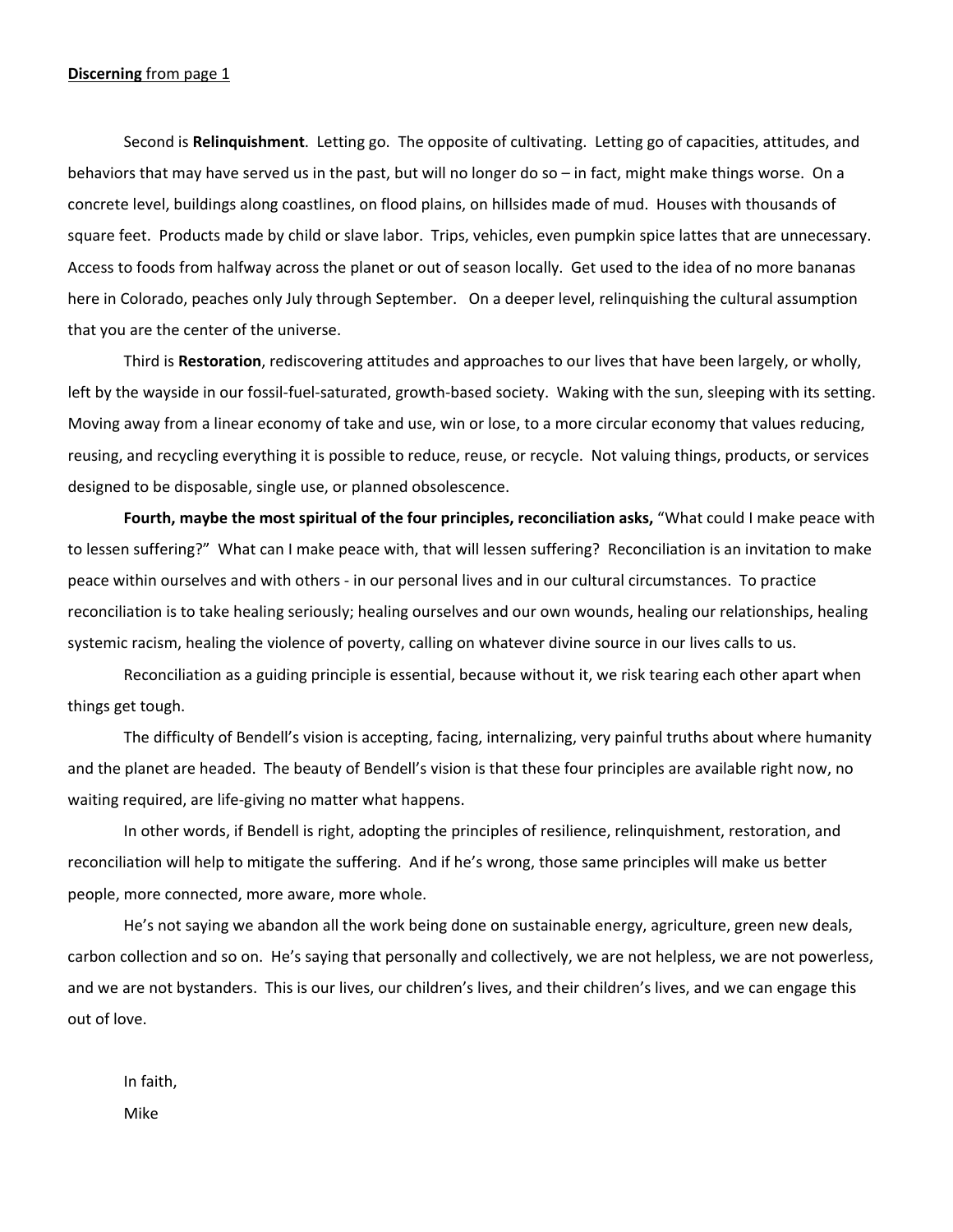#### **Awe** from page 1

Many of us, myself included, have been awed by the science‐based response to the pandemic, which has resulted in a vaccine that will help us back into the presence and arms of those we most miss. How amazing the speed, the efficacy, the collaboration that has brought vaccinations into our arms in growing numbers! I am grateful for the curiosity, the imaginations, and the dedication of scientists who once were children looking for magic, grown to adults who work to manifest "magic" in our world and in our lives. Since my last Ploughshare article, the state of Colorado has opened vaccinations to anyone over the age of 18, and even to some 16 and 17 year olds who can obtain a dose of the Pfizer version. This is exciting news! Though we know that not everyone will want, or will be able to receive a vaccine, perhaps enough will get their dose to effectively control the spread and the impact of Covid‐19.

What fun we will have when we are once again able to gather! And I implore us to remember the wisdom that Author Mignon McLaughlin imparts. Let us not leave behind those among us who are full of fun and possibility. Let us remember that while vaccines become more accessible to adults, a significant portion of our congregation remain unable to receive the awe‐inspiring doses of science "magic" that bring peace of mind and a sense of improved safety. Let us find the patience to be fully inclusive of all our vulnerable community members. Because that is where the real magic and fun will be found. Progress is being made on vaccinations for children, and it will rightly, take time to run trials, evaluate data, and complete the due diligence to keep our kids healthy and safe.

When we do fully and safely gather, I encourage you now to think about how you will engage our community with your enthusiasm, your gifts, and your own sense of awe and wonder. Our babies, toddlers, children, tweens, and youth are fun, magical, thought‐provoking, and full of awe. Might you be willing to foster relationships, rather than keeping that awe at a distance? Might you get proximate by volunteering to spend a few hours within the joy of their presence? Think on it. We don't have a specific ask, nor are ready to receive your answer quite yet. We are not yet arrived at the time to organize classes, but I offer you the invitation to consider how you might get to know these vital members of our community. I am beginning to plan what could be, but I will not be able to deliver programming alone, or by staff alone. Soon, we will ask for volunteers. We have an awesome fun time.

Be well, be vaccinated, be patient. We shall be together again.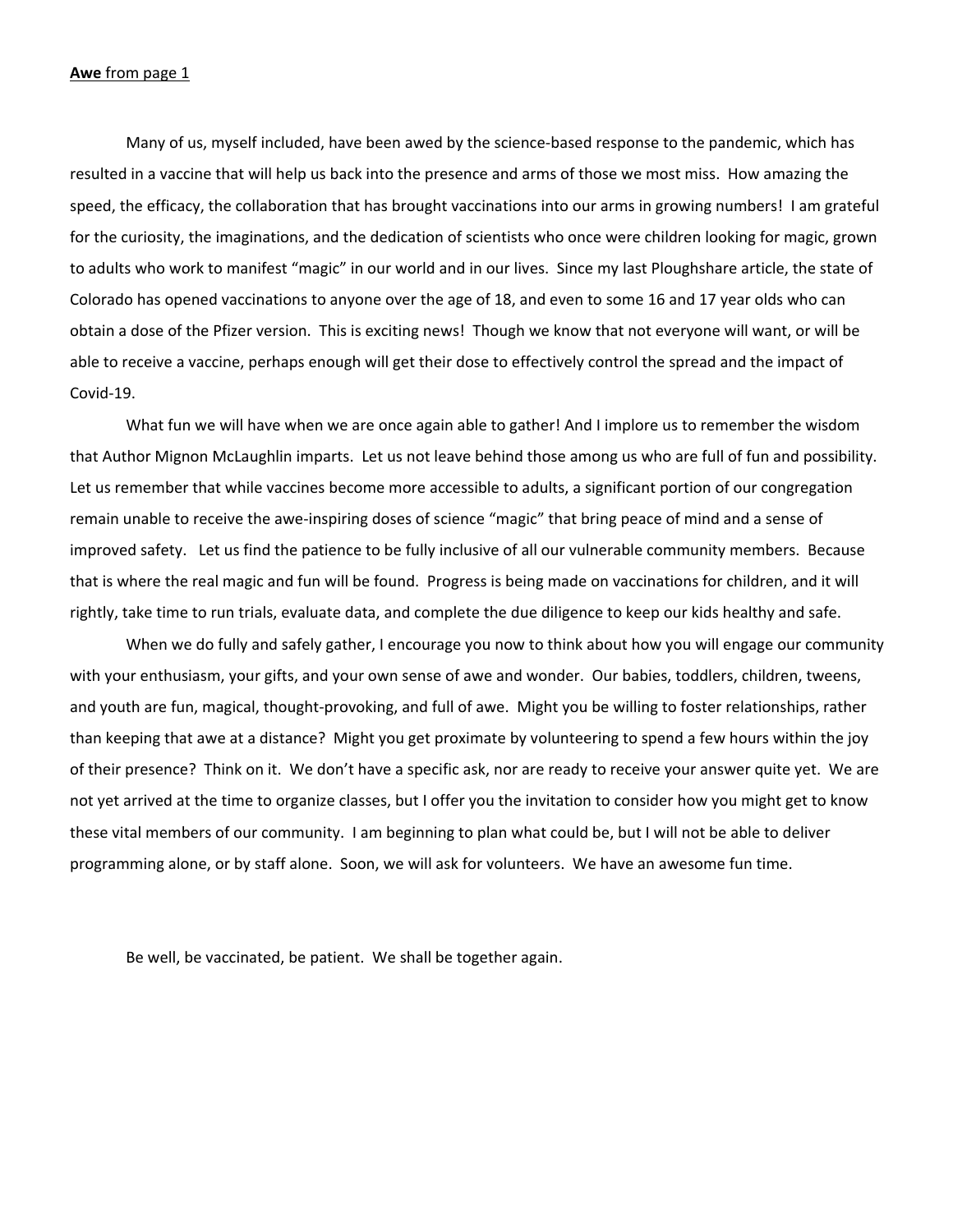### Migration *by Joe Verrengia, Vice President, First Unitarian Board of Trustees*

I only read fiction.

Ok, that's not entirely true based on the documented hours I spend reading sports online (up 2.3 hours over last week!) I also get paid to read a ton of emails and reports. That, and my son's texts from the basement because he doesn't care to walk upstairs.

But when I have a choice, it's fiction. I'm looking for escape and meaning. Humans are storytellers. Stories teach us about relationships, equality, and fairness – and the price we pay when we don't have enough of those things.

I suppose I could read more reports and research papers on the same, or maybe watch more cable news. But I prefer to be entertained rather than lectured, and perhaps be emotionally changed for the better along the way.

After Reverend Mike's Earth Day sermon in April, I realized I had been neglecting my environmental concerns for a long time. Other issues – white supremacy culture, for example – had taken priority. (Which is why, I was reading "The Nickel Boys" while we drafted the covenant…)

For Earth Day, I resisted any urge to re‐educate myself through data on our planet's actual health. Instead, I wanted to feel it. That requires a good story.

The book I selected was "Migrations," the first novel by Australian writer Charlotte McConaghy. I didn't have to travel far to find it. It had been sitting on my nightstand, unopened and scowling at me, since my birthday last summer.

It's a climate novel. An extinction novel. An adventure tale. A murder mystery. A chase. A horror.

Some reviewers suggest it is a modern Moby Dick since it describes an obsession that slowly unfolds on a fishing boat. Others say it reminds them of Thoreau because it examines the loss of nature.

Mostly, it's kind of a mess. Like much of modern fiction, the main character Franny Stone is nobody you would care to spend time knowing.

And because I have been to many of the remote locations in the novel, I am here to tell you that a lot of what McConaghy needs to make happen in the book would be pretty much impossible.

But hey, it's a story.

And the future Earth that McConaghy envisions in Migrations is both dystopian and utterly plausible. It's the imagined extension of the mass extinction event that scientists are documenting today.

And because it's a story rather than a report, I was willing to read it.

Please See Migration on the next page.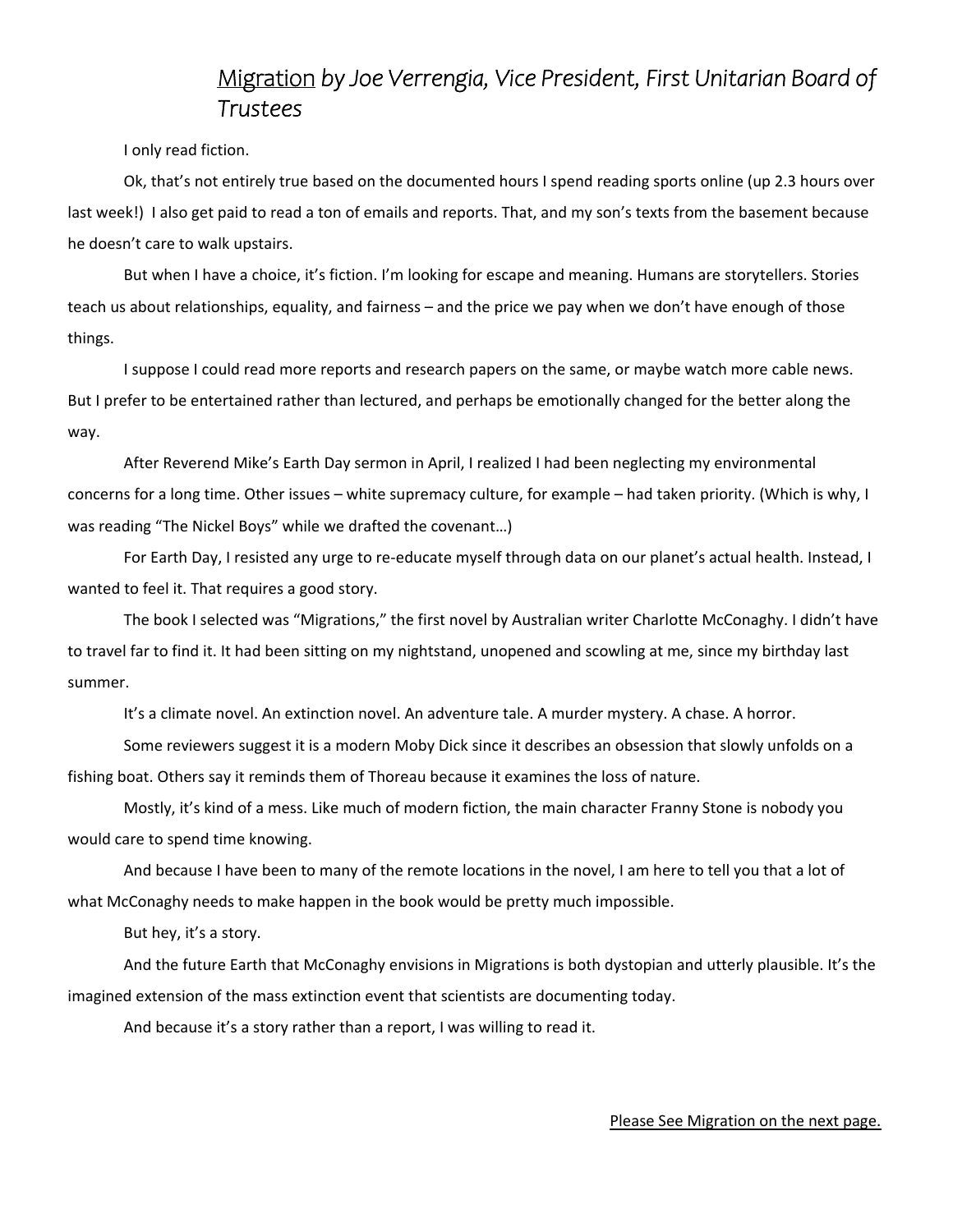#### Migration from the Previous Page*.*

In Migrations, the seas are empty of fish. The forests are devoid of monkeys, big cats, bears, wolves, and most of their food chains. Our own food supply is entirely industrialized. Governments remind citizens to join waiting lists for the chance to see key habitats for the last time.

All of Franny Stone's decisions, relationships, and tortured thoughts are tied to the final migration of the Arctic tern as it flies towards extinction. This 4‐ounce seabird traces the world's longest annual migration from Greenland to Antarctica. A single bird will fly 44,000 miles per year and nearly 1.5 million miles in a lifetime.

I am not spoiling the ending by telling you that Migrations does not end neatly. Or well.

Franny does not have a plan for environmental salvation, much less restoration. Her only intention is to find the Artic terns and join them.

The terns are screwed. The planet is screwed. So is she, and so are we.

Migrations is a story that takes place in the future. McConaghy doesn't bother to show how humans in our lifetime refused to accept that we are part of nature and actually need it. She doesn't show how we chose development over sustainability and biodiversity. She picks up the story decades from now but not so far into the future that people (other than Elon Musk) had the option to go live on another planet or something.

She shows what it will mean to be alive – alone ‐ in a natural order that we willfully destroyed. It's as if we were sitting in the crown of a giant sequoia and sawing off the branches supporting us, until all that was left was a towering dead stump beneath us.

And as any good story should, Migrations shows us a lot about ourselves as well as the larger world. As we eradicate the wildlife, Franny is desperate not to lose the wild within herself. It prompts her to do some mad things. And some bad things.

Not everyone in the book becomes an outlaw. But they all have real trouble connecting with one another as the threads of nature unravel and snap. People live grimly, becoming both predator and prey, as life gets harder and harder.

When I closed the book, I was back in 2021. It's not too late. But in Migrations, Charlotte McConaghy gives us a pretty good feel for what too late will be like.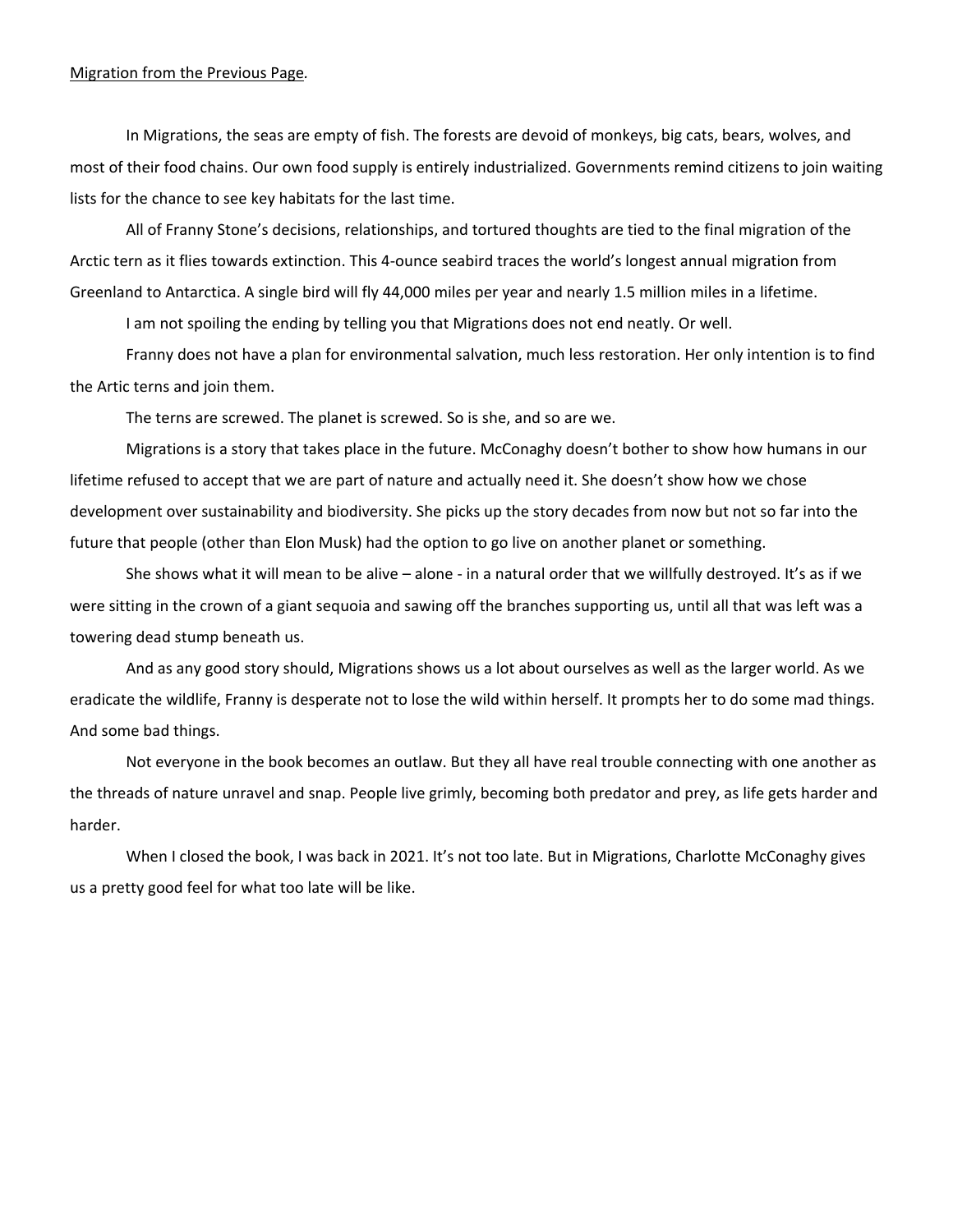## Treasurer's Report April 2021 *by Karl Jonietz, Treasurer*

 With sincere thanks all around, FUSD is in fine financial shape. We have entered the fourth quarter of our budget cycle with healthy balances, growing endowments, and an on‐track pledge campaign to fund the coming year. The Board and Finance Council are working to finalize a budget for the 2021‐2022 fiscal year for adoption at our June 6 Congregational meeting. Drafting a budget has been even more fun than normal because we do not have a definite date to resume "regular" services. We know our expenses will increase, but not by how much, and we have no idea about our ability to rent church space to outside groups. Fortunately, thanks to our loyal members and friends (and a PPP loan), we will enter the coming year with a healthy operating account balance. Should you have any questions, please do not hesitate to get in touch and remember that, in the church finance world at least, dull is good.

# Experience Sunday Service Online Without a Computer

People can attend our Sunday service virtually even without a computer. From a telephone dial 312-626-6799, 646-558-8656, or 301-715-8592. When prompted enter the meeting ID 466 677 668 and the password 454623.